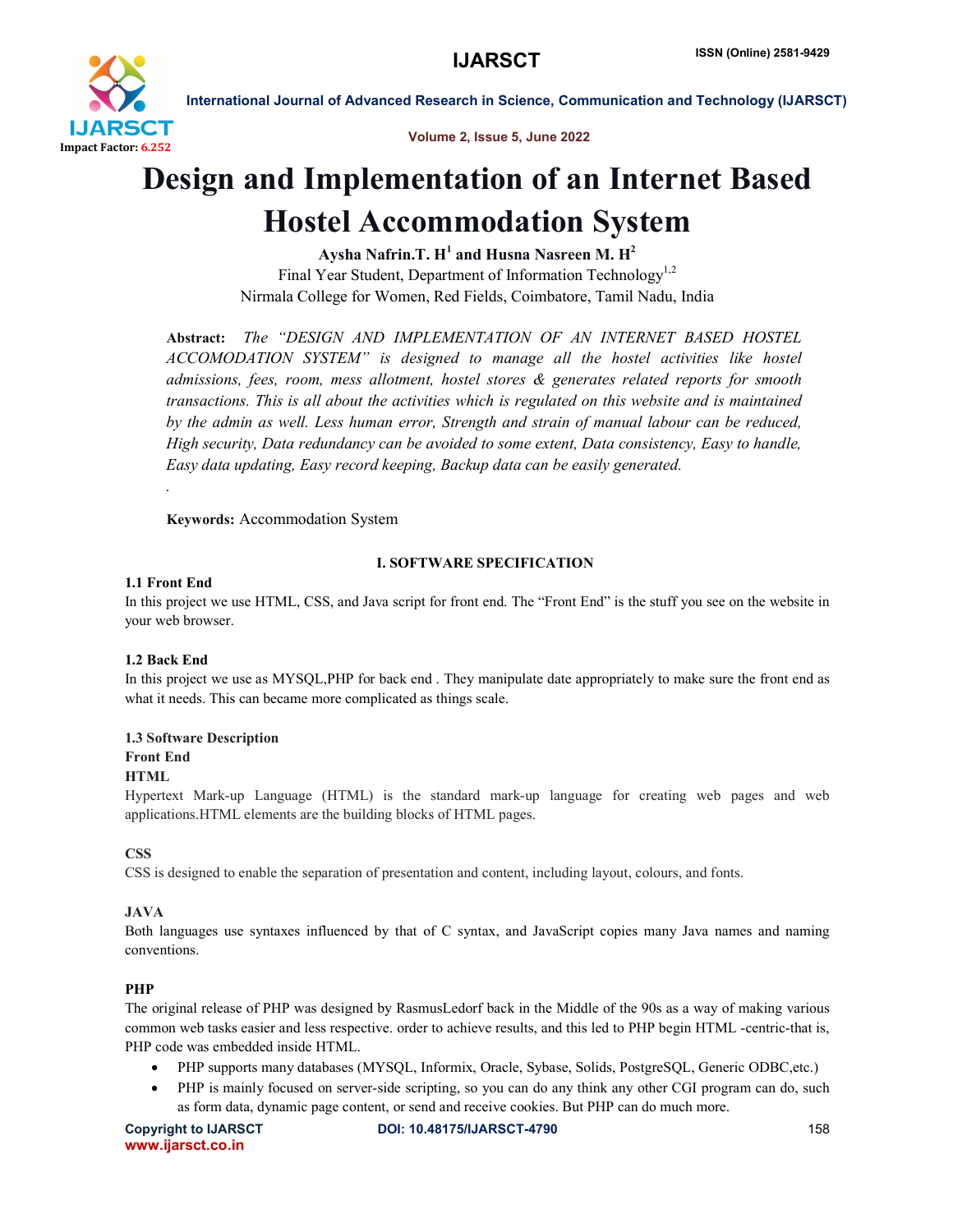

#### Volume 2, Issue 5, June 2022

 PHP is a widely-used Open Source general-purpose scripting language that is especially suited for web development and can be embedded into HTML. (including HP-UX, Solaris and Opens), Microsoft Windows, Mac OS X,RISC OS, and probably others. PHP has also support for most of the web servers today. This include Apache, Microsoft Internet Information Server, Personal Webserver Netscape and iPlanet servers, orielly Website Pro server, Caladium, Xitami, OmniHTTPd, and many others.

### MY SOL:

One of the most powerful SQL servers out there is called MySQL and surprisingly enough, it's free.

### Some of the features of MySQL Include

- The MySQL Database server is very fast, reliable, and easy to use. If that is what we are looking for, we should give it try; MySQL Server also has a practical set of features developed in close cooperation with users.
- Passwords are secure since all password traffic when connecting to a server is encrypted. Even several corporate web sites have started using MySQL
- MySQL is a powerful Relational Database Management System (RDBMS) which we will use to learn the basic principles of database and data manipulation using Structured Query Language (SQL) statements.
- SQL is a database language that is used to retrieve, insert, delete and update stored data.
- This is achieved by constructing conditional statements that conform to a specific syntax (i.e. the strict order required of elements for a statement to work).
- Although it is assumed that most people reading this know what a database and SQL are (if not necessarily how to use them), there follows a little recap that it does no harm.

# 1.4 Application Server

#### WAMP

WAMP Stands for "Windows, Apache, MySQL, and PHP." WAMP is a variation of LAMP for windows system and is often installed as a software bundle (Apache, MySQL, and PHP). It is often used for web development and internal testing, but may also be used to serve live websites.

The most important part of the WAMP package is Apache (or "Apache HTTP Server") which is used run the web server within Windows. By running a local Apache web server on a Windows machine, a web developer can test webpages in a web browser without publishing them live on the Internet.

WAMP also includes MySQL and PHP, which are two of the most common technologies used for creating dynamic websites. MySQL is a high-speed database, while PHP is a scripting language that can be used to access data from the database. By installing these two components locally, a developer can build and test a dynamic website before publishing it to a public web server.

While Apache, MySQL, and PHP are open source components that can be installed individually, they are usually installed together. One popular package is called "WampServer," which provides a user-friendly way to install and configure the "AMP" components on Windows.

# II. SYSTEM ANALYSIS

The Systems analysis is a process of collecting factual data, understanding the processes involved, identifying problems and recommending feasible suggestions for improving the functionality of the system. This involves studying the business processes, entity relationships gathering operational data, understand the information flow, finding out bottlenecks and evolving solutions for overcoming the weaknesses of the system so as to achieve the organizational goals. System Analysis also includes decoupling of complex processes that make up the entire system, identification of manual processes.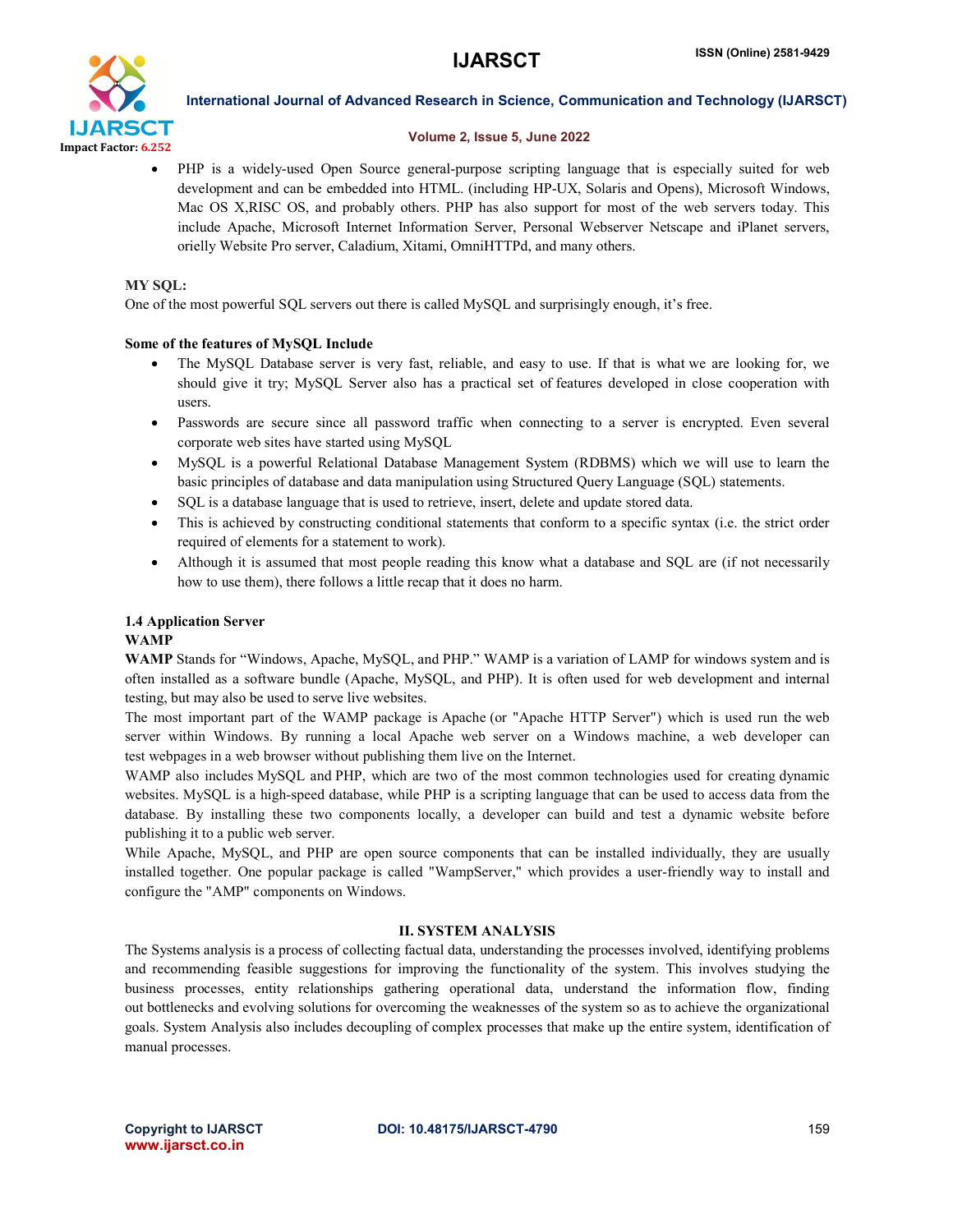

#### Volume 2, Issue 5, June 2022

### 2.1 Existing System

The population of students gaining admission to higher institutions is increasing on yearly basis. This is putting enormous pressure on the facilities in these institutions. Adopting the conventional manual scheduling methods to the facility management job is the common practice in most institutions here in developing world. This method is characterized by numerous drawbacks, some of which are human error, low security, data redundancy, difficulty in management, difficulty in data update, difficulty in recordkeeping, difficulty in data recovery in case of disaster etc.

#### Advantages of the Existing System

- Power supply does not affect the operation of the current system.
- The current system can be used by both computer literates and non-computer literates.

#### 2.2 Proposed System

This project is aimed at developing a system for keeping records and showing information about or in a hostel. This system will help the hostel officer to be able to manage the affairs of the hostel.

This system will provide full information about a student in the hostel. It will show rooms available or not and number of people in a particular room. This will also provide information on students who have paid in full are still owing. This system will also provide a report on the summary detail regarding fees and bills students are owing. Also included is a user module for employees or the hostel officer. There will also be an administrator module which will access by the administrator and has the ability to delete, add and edit records.

This system will be developed based on Software Development Life Cycle (SDLC) with PHP and My SQL server. PHP is good for the development and design of web based programs whiles My SQL is good for databases because of its security and its advanced features and properties.

#### 2.3 Benefits

- It is less time and effort consuming.
- It makes the process of updating the data is fast.
- It automates mundane tasks.
- It secures the data of the students.
- It reduces the manual work of management.
- It enhances the reputation of the educational institute.

Managing a hostel is a tedious task that needs a lot of supervision and can be time consuming. The hostel management system is a dynamic as well as practical approach as it makes managing the boarding and other related facilities a lot easier. It also helps securely store and manage the data of the students, allowing access to a few authorized staff members only.

Another important benefit of implementing such a system is that it brings in the transparency in the entire management which helps to develop a trust between the students and the management.

## 3.1 Module Description

# III. PROJECT DESCRIPTION

The modules that can be included in the hostel accommodation system are as follows:

- USER: This module will help in creating the new users with the login credentials.
- CHANGE PASSWORD: This module will help in changing the password of the user.
- FORGET PASSWORD: This module will help inresetting the password of the account of the user.
- REGISTRATION: This module will help in maintaining the details like academic information, personal information, room details etc.,
- ROOM DETAILS: The module will help the user to add the room details and update the status of the rooms like whether it is vacant or occupied.
- FEES: This module will help to add the fees of the students and also allow updating or deleting the fees entered.

www.ijarsct.co.in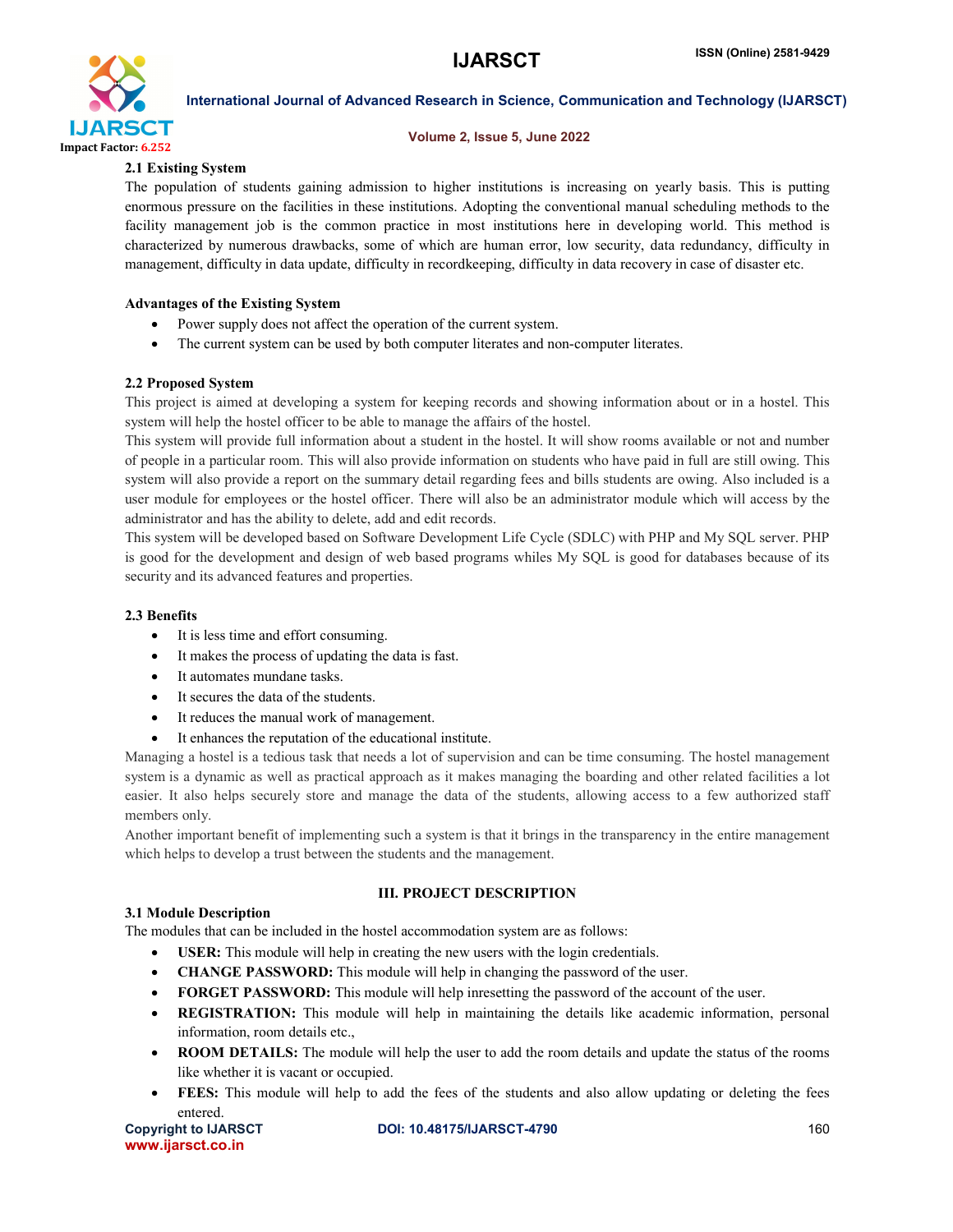

#### Volume 2, Issue 5, June 2022

- MANAGE STUDENT: The manage student module will contain two sub modules, that is manage existing student and add new student. In manage existing student module we can manipulate the existing student information, and update.
- MANAGE COURSE: In manage course module we have to modules. In manage existing subject module we can manipulate and update the existing subjects.
- LOGOUT: After the student is done using the system, they can Logs out.
- SYSTEM DESIGN: The system design is divided in to two portions. The Administrator section and the User (student's) section.

#### Administrator

- 1. The Administrator can allot different students to the different hostels.
- 2. He can vacate the students for the hostels.
- 3. He can control the status of the fee payment.
- 4. He can edit the details of the students. He can change their rooms, edit and delete the student records.

A process of converting user originated inputs to a computer-based format. Input design is an important part of development process since inaccurate input data are the most common cause of errors in data processing. Erroneous entries can be controlled by input design. It consists of developing specifications and procedures for entering data into a system and must be in simple format. The goal of input data design is to make data entry as easy, logical and free from errors as possible. In input data design, we design the source document that capture the data and then select the media used to enter them into the computer.

#### 3.2 Input Design

Input design is the link that ties the information system into the world of its users. The input design involves determining the inputs, validating the data, minimizing the data entry and provides a multi – user facility. In accurate inputs are the most common cause of errors in data processing. Errors entered by the data entry operators can be controlled by input design. The user- originated inputs are converted to a computer based format in the input design. Input data are collected and organized into groups of similar data. Once identified, the appropriate input media are selected for processing. All the input data are validated and is any if data violates any conditions, the user is warned by a message. If the data satisfied all the conditions, it is transferred to the appropriate tables in the database. In this project the student details are to be entered at the time of registration. A page is designed for this purpose which is user friendly and easy to use. The design is done such that users get appropriate messages when exceptions occur.

#### 3.3 Output Design

Computer output is the most important and direct source of information to the user. Output design user is a very important phase since the output needs to be efficient manner. Efficient and intelligible output design improves the system relationship with the user and helps in decision making.

#### 3.4 Data Flow Diagram

A data flow diagram (DFD) maps out the flow of information for any process or system. It uses defined symbols like rectangles, circles and arrows, plus short text labels, to show data inputs, outputs, storage points and the routes between each destination. Data flowcharts can range from simple, even hand-drawn process overviews, to in-depth, multi-level DFDs that dig progressively deeper into how the data is handled. They can be used to analyse an existing system or model a new one. Like all the best diagrams and charts, a DFD can often visually "say" things that would be hard to explain in words, and they work for both technical and nontechnical audiences, from developer to CEO. That's why DFDs remain so popular after all these years. While they work well for data flow software and systems, they are less applicable nowadays to visualizing interactive, real-time or database-oriented software or systems.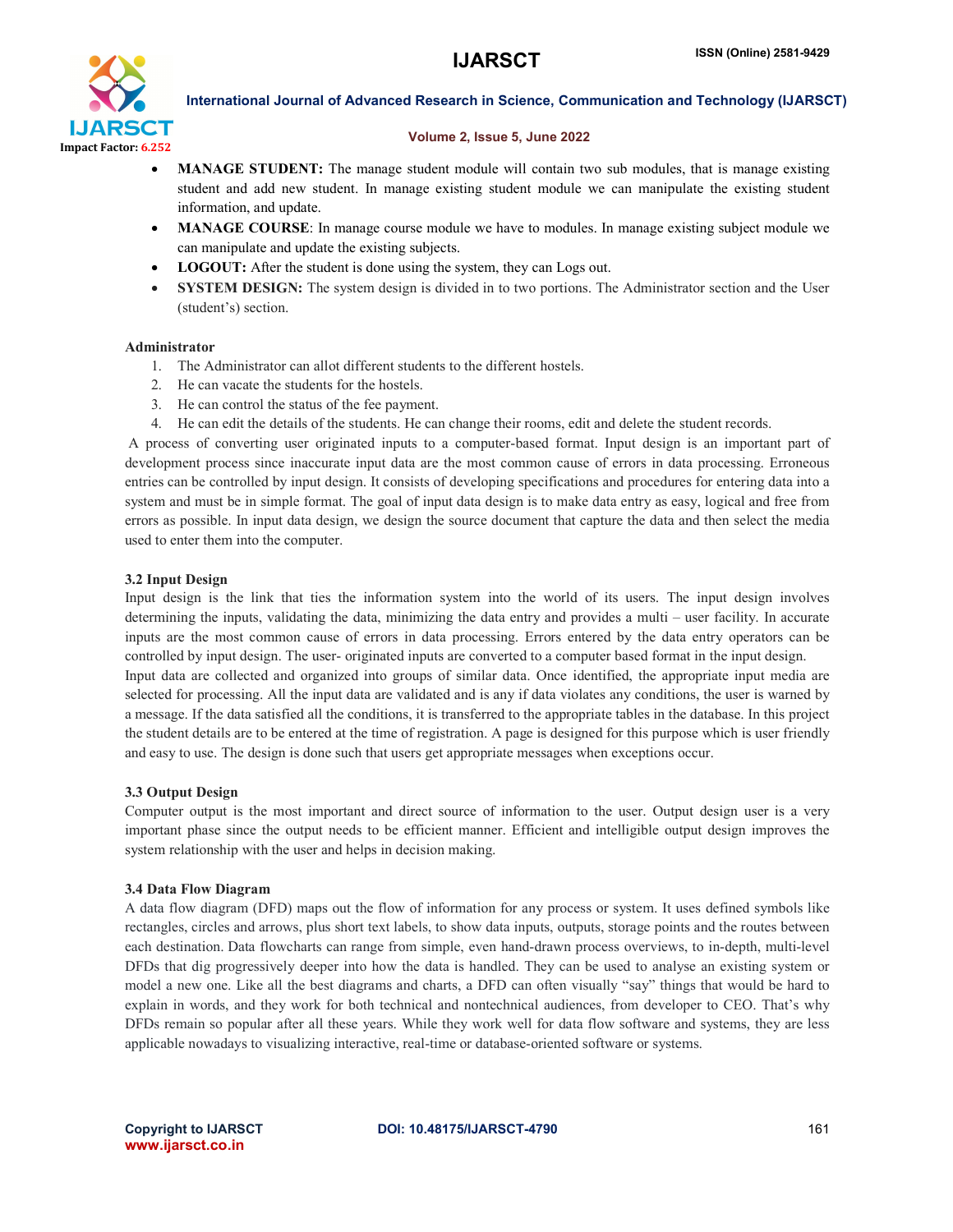

#### Volume 2, Issue 5, June 2022

### IV. SYSTEM TESTING AND IMPLEMENTATION

#### 4.1 Testing

Testing is the process or activity that checks the functionality and correctness of software according to specified user requirements in order to improve the quality and reliability of system. It is an expensive, time consuming, and critical approach in system development which requires proper planning of overall testing process.

A successful test is one that finds the errors. It executes the program with explicit intention of finding error, i.e., making the program fail. It is a process of evaluating system with an intention of creating a strong system and mainly focuses on the weak areas of the system or software.

### 4.2 Unit Testing

A unit test is a way of testing a unit - the smallest piece of code that can be logically isolated in a system. In most programming languages, that is a function, a subroutine, a method or property. The isolated part of the definition is important. In his book "Working Effectively with Legacy Code", author Michael Feathers states that such tests are not unit tests when they rely on external systems: "If it talks to the database, it talks across the network, it touches the file system, it requires system configuration, or it can't be run at the same time as any other test."

#### 4.3 Integration Testing

Integration testing is a type of testing meant to check the combinations of different units, their interactions, and the way subsystems unite into one common system, and code compliance with the requirements.Integration testing is performed using the black box method. This method implies that a testing team interacts with an app and its units via the user interface – by clicking on buttons and links, scrolling, swiping, etc. They don't need to know how code works or consider the backend part of the components.

#### V. CONCLUSION

The project entitled "Design and implantation of an internet based hostel accommodation system" was completed successfully. To conclude the description about the project, the project developed using PHP and MySQL is based on the requirement specification of the user and the analysis of the existing system, with flexibility for future enhancement. The expanded functionality of today's software requires an appropriate approach towards software development. This hostel management software is designed for people who want to manage various activities in the hostel. For the past few years the number of educational institutions is increasing rapidly. Thereby the number of hostels is also increasing for the accommodation of the students studying in this institution. And hence there is a lot of strain on the person who are running the hostel and software's are not usually used in this context. This particular project deals with the problems on managing a hostel and avoids the prob6glems which occur when carried manually. Identification of the drawbacks of the existing system leads to the designing of computerized system that will be compatible to the existing system with the system which is more users friendly and more GUI oriented.

#### FUTURE ENHANCEMENT

Hostel Accommodation System (HAS).The hostel management software is designed for people who want to manage various activities in the hostel. This project is designed to fulfil the need of the future generation. This project is a small package which includes different category as well as having all the possible features. We have expected that it will helpful to the, administrative member. We will improve this project in future with online room reservation system and also improve in security. We are waiting for your best suggestion and encouragement which could make us improve the future programming much better than one we have carried out.

#### BIBILOGRAPHY

- [1]. J. R. Groff and P. N Weinberg. Complete Reference SQL Second Edition.
- [2]. K. Ayanlowo, O. Shoewu, S. O. Olatinwo, O. O. Ommitola and D.D.Babalola (2014).Journal of Science and Engineering Vol 5
- [3]. Development of an Automated Hostel Facility Management System Retrieved from www.oricpub.com

www.ijarsct.co.in